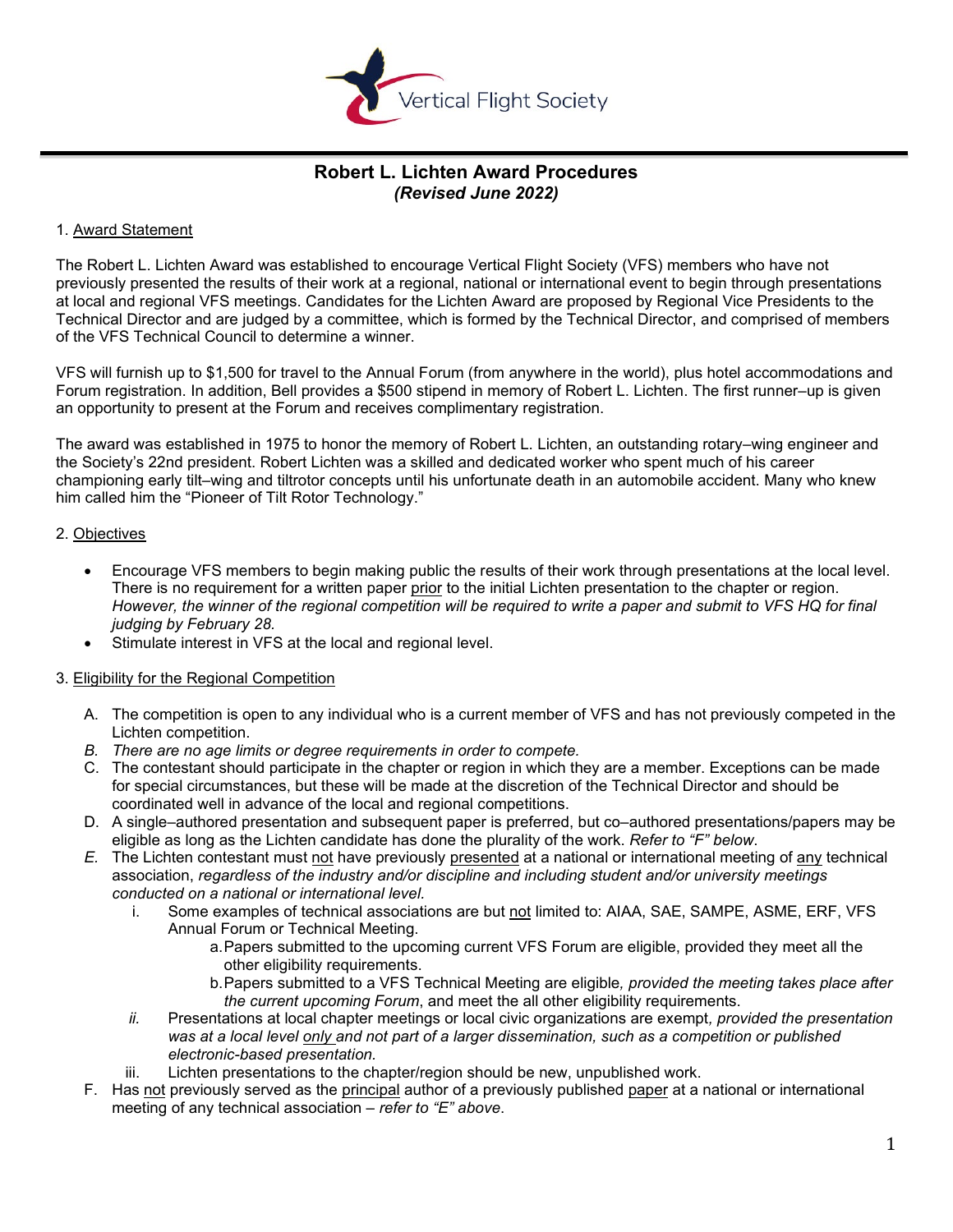- i. The Prinicipal author is defined as the individual who has performed the plurality of the effort (technical and writing) on a publication.
- ii. Published shall be interpreted to mean either a paper and/or presentation at a meeting, forum, or conference of a technical society which was conducted at a national or international event level.
- iii. Published also includes papers published in archival journals that may not have been presented at a conference.
- iv. Individuals who have been co-authors of papers previously presented and/or published at a national or international meeting are eligible but it is required that they were not the principal author and did not make the presentation.
- v. The topic of the Lichten paper may be a portion of a larger team effort, but the plurality of engineering effort within the Lichten topic and the writing of the Lichten paper must be done by the Lichten contestant.
- G. The regional Lichten winner must submit a written paper (due Feb. 28) for judging by the Lichten Award Selection Committee, which is chaired by the VFS Technical Director.
- *H.* Any questions regarding eligibility will be decided by the current VFS Technical Director. *Questions regarding eligibility or additional issues should be directed to the current VFS Technical Director and copy the Technical Programs Director at VFS headquarters.*

# In addition:

- A. The technical presentation to the region/chapter should be at least 20 minutes in length.
- B. Individuals entering the Lichten competition must submit a signed copy of the "*Lichten Eligibility Statement*".
- C. The final winning regional papers must be **cleared by the author's organization or agency prior to forwarding to VFS HQ for review by the Lichten review committee**. It is the author's responsibility to determine and acquire the appropriate types and levels of clearances – internal and external – for the paper to be published and presented.
- D. No classified or otherwise restricted material may be used in conjunction with the Lichten paper or presentation.

# 4. Selection Process and Requirements for the Competition

The Region's candidate paper should be selected using the criteria outlined below. The Regional Vice President shall attest to this fact when submitting the nomination and also to the fact that the written text submitted for review fairly represents the material (and visuals) presented at the regional meeting or competition.

- Candidate papers for this award will be proposed by the VFS Regional Vice Presidents.
- Each region can submit one paper. **A Region's nomination of its candidate paper must be received at VFS headquarters no later than February 28 to be eligible for consideration**.
- Each region must conduct a selection process rigorous enough to produce candidates who will deliver oral presentations commensurate with the standards of the VFS Forum and who are willing to prepare a written paper on the same material, suitable for possible publication in the *[Journal of the American Helicopter Society](https://vtol.org/publications/journal-of-ahs/journal-guidelines).*
- Although the preferred approach is to conduct the competitions at a Regional meeting with all the participants present, this is not mandatory. Remote chapter locations and special circumstances (such as travel restrictions) may preclude such a forum. In these situations, the Regional Vice President may work out an alternative solution.
- The alternative solution must offer a real–time interactive venue with an audience.
- The Selection Committee will be the final arbitrator of the rules and their selection is final.

The current VFS Technical Director shall form and chair a Selection Committee composed of members of the Technical Council to select the best paper from the winning Regional papers.

- The Selection Committee should include at least one representative from each of the following: Government, Industry, and Academia.
- Consideration will be given to the originality, technical content, relevance of the contribution, and organization and clarity.
- Each member of the Selection Committee will rank the papers according to the "Individual Rating System" (see chart below). The papers will then be ranked in simple numerical order.
- The overall winner will be selected by numerical addition of each judge's ranking.

Reviewers should use the following table to assign numerical ratings.

- Any element that cannot be graded higher than a "C" should be zero.
- Ratings are to be integers only and the scale is linear between 1 and 5.
- Papers should be assessed to award high scores to those papers with truly outstanding factors as listed below: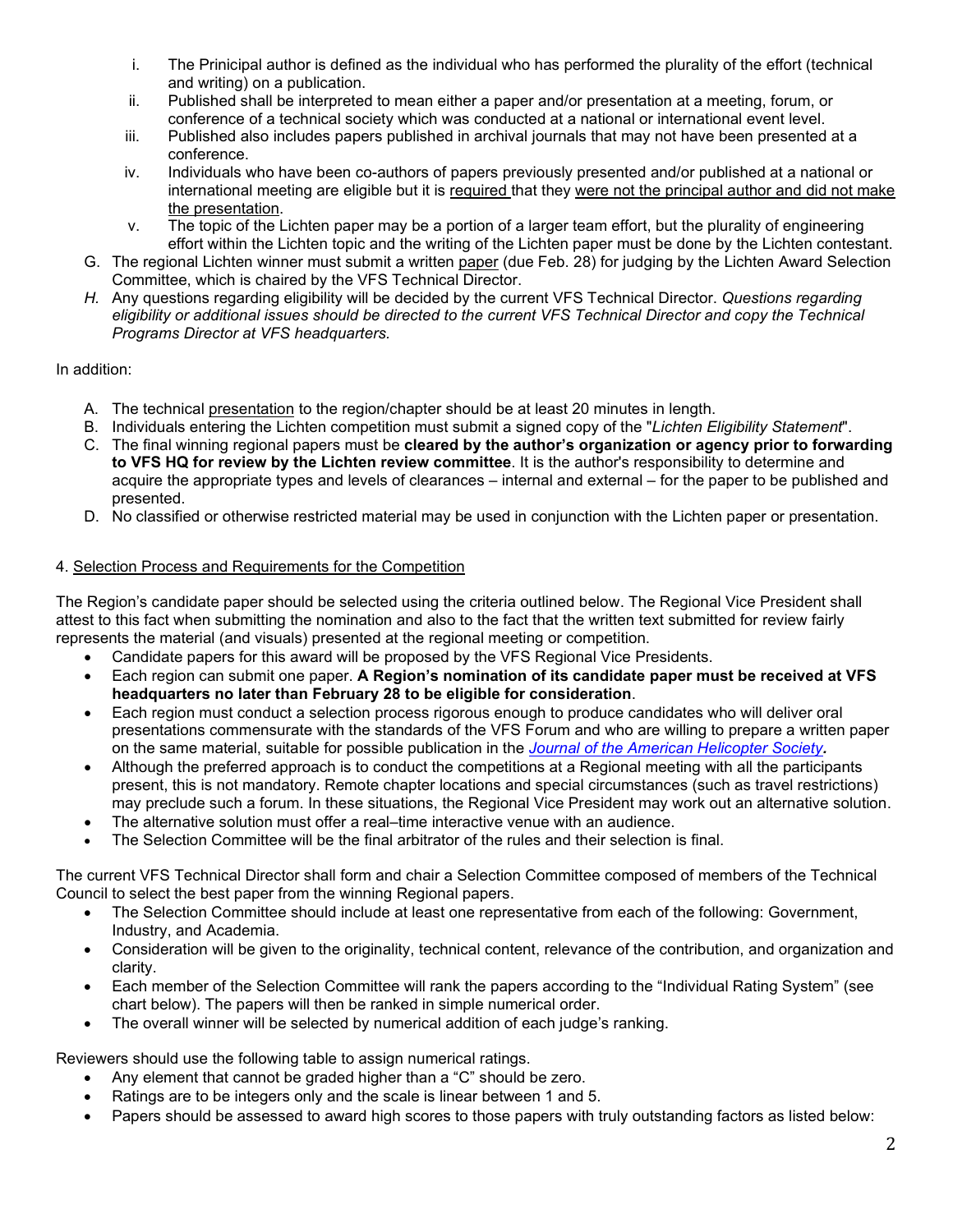|                           | Individual Ranking System |                         |                 |
|---------------------------|---------------------------|-------------------------|-----------------|
|                           | Rating                    | <b>Weighting Factor</b> | Max             |
| Originality/Creativity    | $0$ to 5                  |                         | 30              |
| <b>Technical Content</b>  | $0$ to 5                  |                         | 30              |
| Relevance of Contribution | $0$ to 5                  |                         | 20              |
| Organization and Clarity  | 0 to 5                    |                         | $\overline{20}$ |
| Total                     |                           |                         | 100             |

# 5. Lichten Winner Information

The VFS will cover travel expenses of the winning author who will be invited to present his/her paper at the Forum which will include:

- Up to \$1,500 air fare for travel (U.S. or international).
- Complimentary Forum registration and hotel accommodation (excluding food).
- A \$500 honorarium from Bell Helicopter Textron, Inc. and a plaque.
- The paper should be submitted to the *[Journal of the American Helicopter Society](https://vtol.org/publications/journal-of-ahs/journal-guidelines)* for possible publication.
- The first runner–up is invited to present at the Forum and receives complimentary registration, along with a certificate.

#### 6. Lichten Award Deadline Checklist

Regional/Chapter Deadlines:

- **August to early October:** Call for Chapter/Regional Presentations
- **October-November:** Abstracts Due for Chapter/Regional Competitions
- **November-December:** Chapter**/**Regional Competition(s) Held
- **February 28:** Regional Nomination(s) and Papers to VFS Headquarters
- **Early April:** VFS HQ announces Lichten results

*NOTE: Since most participants in the Regional Competition will not have written their paper yet, it is advisable to hold the Regional Competition no later than early December. This allows time for the regional winner to write a paper for submission by February 28.*

#### 7. Regional Vice Presidents' Nomination Letter Checklist

- Select a candidate for nomination.
- In a nomination letter or email, attest that:
	- $\circ$  The candidate meets the eligibility criteria described in Section 3 (as evidenced by submittal of a signed Eligibility Statement).
	- $\circ$  The author was selected in accordance with the process stipulated in this document.
	- $\circ$  The written text submitted for consideration fairly represents the material and visual aids presented at the regional meeting.
- Nominations must be emailed to the Technical Programs Director at VFS Headquarters no later than February 28

**VFS – the Vertical Flight Society Julie M. Gibbs, Technical Programs Director 2700 Prosperity Ave., Suite 275 Fairfax, VA 22031 USA Phone: 1–703–684–6777 x103 Email: [jmgibbs@vtol.org](mailto:jmgibbs@vtol.org)**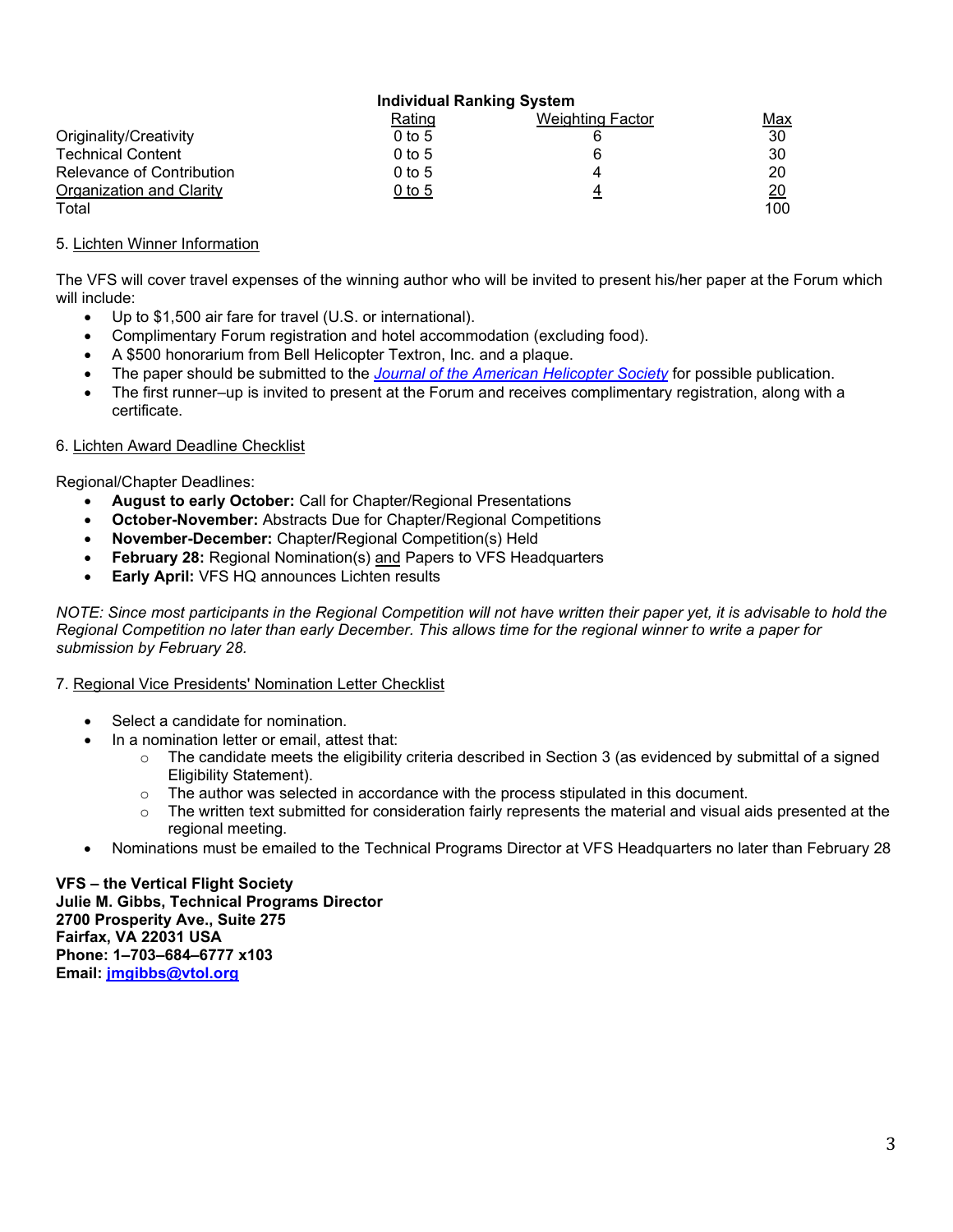# **Lichten Eligibility Statement**

Individuals entering the competition for the VFS Lichten Award must meet **ALL seven (7)** of the following criteria to be eligible for the competition. **This form must be signed and submitted to your VFS Region to confirm eligibility and a copy sent to VFS HQ with your final written paper.**

1. **I am a current member of the Vertical Flight Society and have not previously competed in the competition.**

2**. I have never previously presented at a national or international meeting of any technical association, regardless of the industry or discipline and including student and/or university meetings conducted on a national or international level.**

- Examples of technical associations are but not limited to: VFS, AIAA, SAE, SAMPE, ASME, ERF.
- Presentations at a local chapter meetings of a technical society, as well as presentations to local civic organizations, are exempt from this constraint *unless they are part of a larger competition or audience*.

3. **I have never served as the principal author,** *defined as the sole author or individual who performed the plurality of the work that is the topic of my Lichten pap***er, of a previously published paper at a national or international meeting of any technical association.**

- Published" shall be interpreted to mean either a paper and/or presentation at a meeting, forum or conference of any technical association which was conducted as a national or international event level.
- An archival Journal of such organizations/associations.

4. **I am the principal author of the work documented in the presentation and paper being submitted.**

# 5. **This presentation and paper is new unpublished material.**

6. **The work performed has not been submitted for presentation consideration at a national or international meeting of any technical society, with the exception of the following:**

- Papers submitted to a VFS technical meeting are eligible*, provided the meeting is held after the upcoming Forum closing date* and meet the aforementioned requirements.
- Papers submitted for the current upcoming VFS Forum are also eligible provided they meet all of the aforementioned requirements.

7. **The paper and presentation has been cleared by my organization or agency prior to submission for publication and presentation**.

- It is the author's responsibility to determine and acquire the appropriate types and levels of clearances internal and external – for the paper to be published and presented.
- No classified or otherwise restricted material may be used in conjunction with the Lichten paper or presentation.

For questions or issues with respect to the above eligibility requirements, contact the VFS Technical Programs **Director** 

Entrant: My signature below confirms that I meet ALL seven (7) of the eligibility requirements described above.

Signature Date **Date** 

Printed or Typed Name **Phone** 

Email Address **Company or Organization**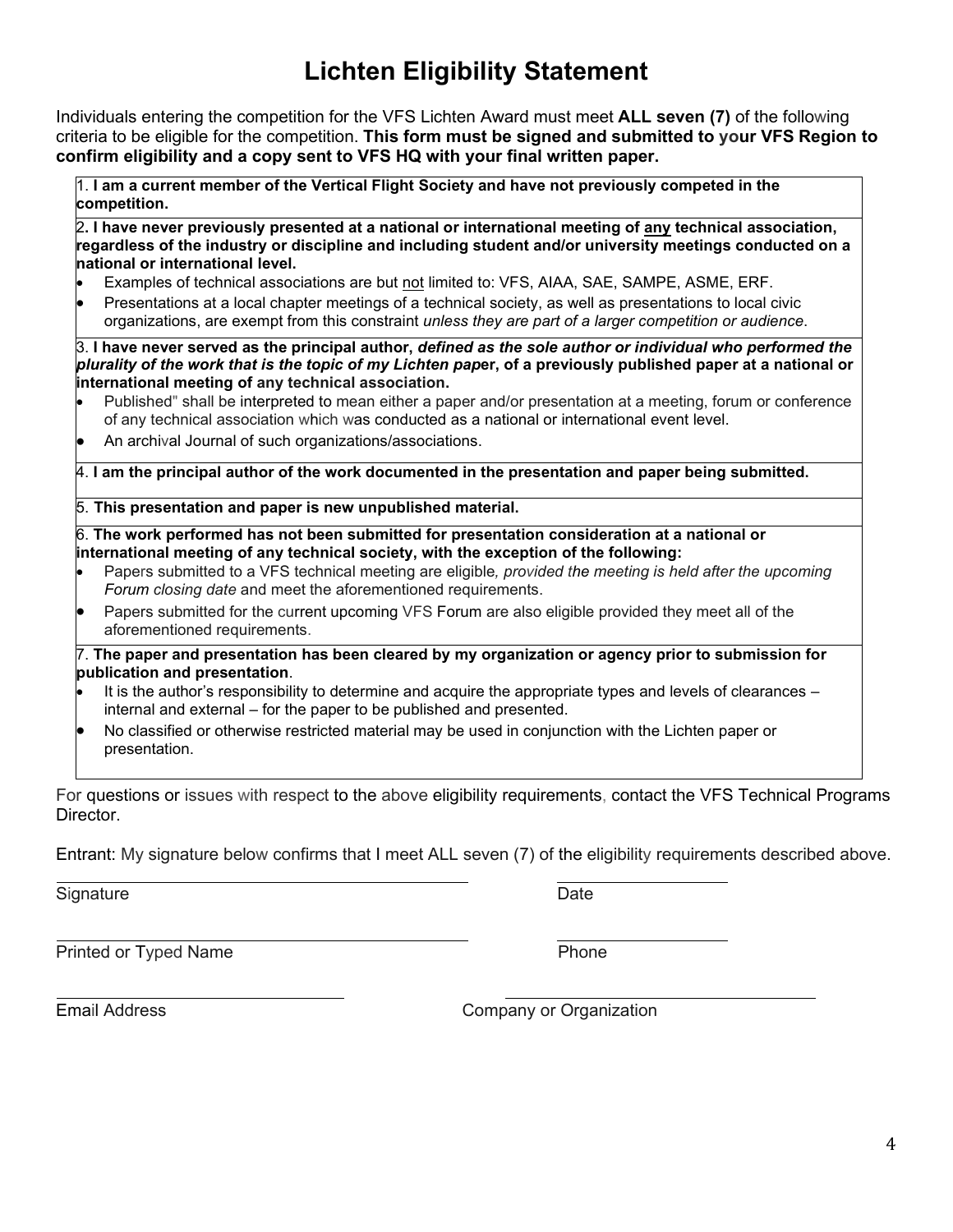# **Chapters by Region [\*Active Chapters]**

| <b>US Northeast</b>  | Connecticut Valley, East New England*, Empire State, Stratford*                          |
|----------------------|------------------------------------------------------------------------------------------|
| <b>US Mideast</b>    | Philadelphia* and Erie                                                                   |
| <b>US Southeast</b>  | Aberdeen Proving Ground*, Cherry Point, Federal City*, Hampton<br>Roads*, Patuxent River |
| <b>US Southern</b>   | Atlanta*, Jake Fortner, Redstone/Huntsville*, South Florida*                             |
| <b>US Midwest</b>    | Dayton and St. Louis*                                                                    |
| <b>US Southwest</b>  | Southwest*                                                                               |
| <b>US Western</b>    | Arizona*, Los Angeles, Pacific Northwest, San Francisco Bay Area*                        |
| <b>Americas</b>      | Montreal/Ottawa Canada*                                                                  |
| Asia/Australia       | Australia*, Bangalore, Japan*, Korea*                                                    |
| <b>Europe/Africa</b> | Eastern Europe, Germany*, Italy, Poland, Turkey*, United Kingdom*                        |

# **[Past Lichten Award Recipients](https://vtol.org/awards-and-contests/vertical-flight-society-award-winners?awardID=15)**

- **2022 –** Timothy Schmidt, Sikorsky, a Lockheed Martin Co., Southern Region
- **2021 –** Andrew Lavoie, Sikorsky, a Lockheed Martin Co., Northeast Region
- **2020 –** Chloe Johnson, University of Texas at Austin, Southwest Region
- **2019 –** Benjamin Leon, Georgia Institute of Technology, Southern Region
- **2018 –** Alberto Rigo, Politechnico di Milano, Europe– Africa Region
- **2017 –** Carolyn Walther, Texas A&M University, US Southwest Region
- **2016 –** Carol Runco, Texas A&M University, US Southwest Region
- **2015 –** Isaac R. Bundy, Sikorsky Aircraft, US Northeast Region
- **2014 –** Raymond Beale, Sikorsky Aircraft, US Northeast Region
- **2013 –** Brent Pafford, University of Texas at Austin, US Southwest Region
- **2012** Erez Eller, Sikorsky Aircraft, US Northeast Region
- **2011** Gregory M. Neiswander, San Jose State University Research Associate/ U.S. Army Aeroflightdynamics Directorate, US Western Region
- **2010** Mohammad Ali Rafiee, Rensselaer Polytechnic Institute, US Mideast Region
- **2009** Laura Buck, Boeing Co., US Western Region
- **2008** Yvonne T. Fuchs, NASA Langley, US Southeast Region
- **2007** Jonathan Mitchell, Bell Helicopter, US Southwest Region
- **2006** J. S. Wilson, NASA Ames, US Western Region
- **2005** Jonathan Garhart, Sikorsky Aircraft, US Northeast Region
- **2004** Jongmin Kim, Rensselaer Polytechnic Institute, US Mideast Region
- **2003** Cheng–Ho Tho, Bell Helicopter, US Southwest Region
- **2002** Geoffrey Jeram, Georgia Tech., US Southern Region
- **2001** Marc Gervais, University of Maryland, US Southeast Region
- **2000** Craig P. Fuehne, Washington University, US Midwest Region
- **1999** LCDR Robert L. King, Naval Postgraduate School, US Western Region
- **1998** Joseph F. Horn, Pennsylvania State Univ., US Mideast Region
- **1997** Bryan S. Cotton, Sikorsky Aircraft, US Northeast Region
- **1996** Andreas P.F. Bernhard, University of Maryland, US Southeast Region
- **1995** Jeffrey Keller, Princeton University, US Mideast Region
- **1994** Jeffrey T. Evernham, Boeing Defense & Space Group, Helicopter Division, US Mideast Region